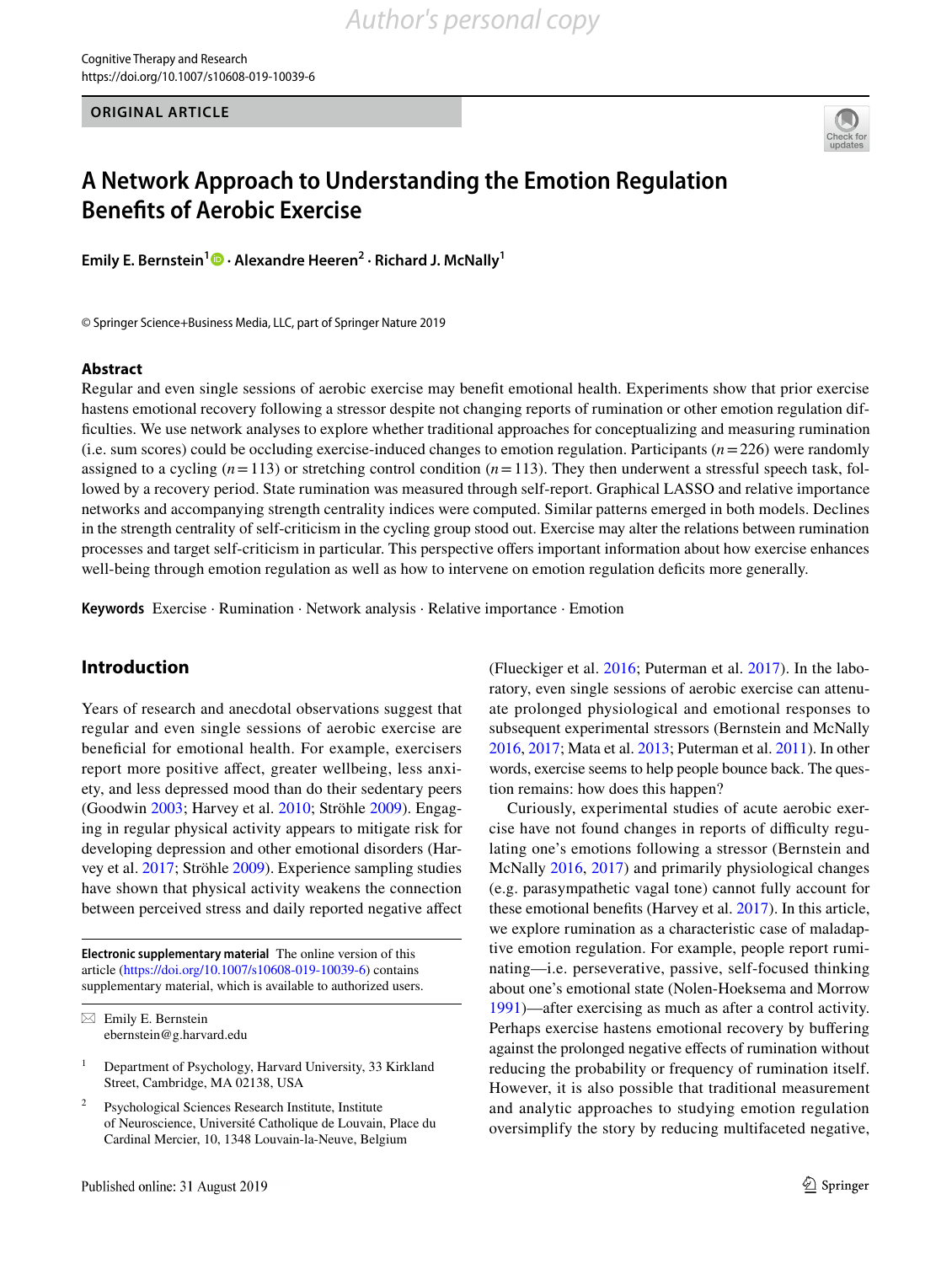preservative response styles to a single sum score from a self-report measure. This approach treats each component of rumination as interchangeable, thereby enabling researchers to tally responses to items when examining treatment effects or group differences. Studying rumination from a different perspective may uncover psychological mechanisms of exercise's emotional benefits.

For example, Bernstein et al. [\(2017\)](#page-7-7) applied network analytic methods to characterize post-stressor state rumination as a potentially causal system of interacting components (e.g. negativity, replaying, self-criticism) rather than as a sum of these components. Analyses revealed that component processes were unsurprisingly strongly interrelated, but also not interchangeable. When each component process of rumination was treated as its own entity, they appeared to relate to, influence, and be influenced by the others in the different ways. Notably, across three network models, self-criticism stood out as most consistently central and influential within the network (Bernstein et al. [2017\)](#page-7-7). Thus, whereas prior exercise may not significantly alter rumination sum scores, it may alter certain components of rumination, such as self-criticism, or the relations among them. This perspective could offer important information about how exercise enhances well-being as well as how to intervene on emotion regulation deficits more generally.

Ruminative response styles are overwhelmingly prevalent in individuals at risk for or diagnosed with emotional disorders, and thus parsing mechanisms and devising effective, targeted interventions are both theoretically and clinically imperative. For these reasons, we examined item-level state rumination data from a larger study exploring the effects of prior aerobic exercise (cycling vs. static stretching) on self-reported emotional recovery following a stressor by using a network analytic approach. To do so, we applied network analysis to visualize and quantitatively consider aerobic exercise as an intervention acting on a system of rumination processes. We considered dimensions of rumination consistent with the response styles theory (Nolen-Hoeksema et al. [2008](#page-8-4)) and other state measures (LeMoult et al. [2013;](#page-7-8) Moberly and Watkins [2008](#page-8-5)). These included aspects of the valence (i.e. negative), content (i.e. self-referential and focused on feelings and problems or stressors), and nature (i.e. perseverative, passive) of one's thoughts following an experimental stressor. Our goal was to generate new hypotheses by identifying plausible, specific links between exercise and emotional flexibility. We estimated an undirected network depicting regularized partial correlations among components of state rumination and a directed network depicting the relative, predictive power of each node. These complementary approaches can provide a novel perspective and clues to causal connections meriting more rigorous, follow-up experimental work (Borsboom et al. [2011](#page-7-9); Costantini et al. [2015](#page-7-10); Schmittmann et al. [2013\)](#page-8-6).

## **Method**

### **Participants**

Two hundred twenty-six participants (143 women,  $M_{\text{age}} = 20.51$ , *SD* = 2.56, age range: 18–31) were included in analyses. An additional five individuals enrolled in the study but were excluded prior to examining data due to nonadherence to the protocol, experimenter error, or technical difficulties. Self-reported race and ethnicity were as follows: 56.19% Caucasian or white, 5.75% African American or black, 20.80% Asian or Asian American, .88% Native American or American Indian, 13.72% multiracial, 2.65% other or unreported, and 14.16% identified as Hispanic or Latino. For safety and to avoid potential confounds related to extreme or unhealthy attitudes towards exercise, we only included individuals who denied being pregnant or possibly pregnant, answered "no" to every question on the Physical Activity Readiness Questionnaire (PAR-Q; Adams [1999](#page-7-11); Thomas et al. [1992\)](#page-8-7) indicating no physical or medical contraindications to exercise, and scored below the clinical cut-off (i.e.  $\leq$  24) on the Exercise Addiction Inventory: Short Form (EAI; Terry et al. [2004\)](#page-8-8) suggesting no risk for exercise addiction. Participants were recruited through the Harvard Psychology Department Study Pool. The sample comprises undergraduate and graduate students as well as community members. The Harvard University Institutional Review Board approved the study. Participants were tested individually and provided written informed consent prior to beginning the experimental session. Demographic and clinical characteristics of the sample are presented in Table [1.](#page-2-0)

## **Procedure and Materials**

Participants were randomly assigned to complete one of two activities: moderate cycling (aerobic exercise condition;  $n=113$ ) or stretching (control condition;  $n=113$ ). Participants then underwent a stressful speech task, followed by a recovery period. State rumination during the recovery period was measured through self-report. A description of the larger study appears elsewhere (Bernstein and McNally [2018](#page-7-12)).

#### **Experimental Manipulation**

In the exercise condition, participants cycled at a moderate pace for 30 min. This period included 5 min of warm-up and 25 min of sustained exercise at 60–70% of estimated maximum heart rate (i.e.  $208 - [0.7 \times \text{Age}]$ ; Tanaka et al. [2001\)](#page-8-9) on a stationary bicycle. In the stretching condition, participants completed 30-min of static stretching. They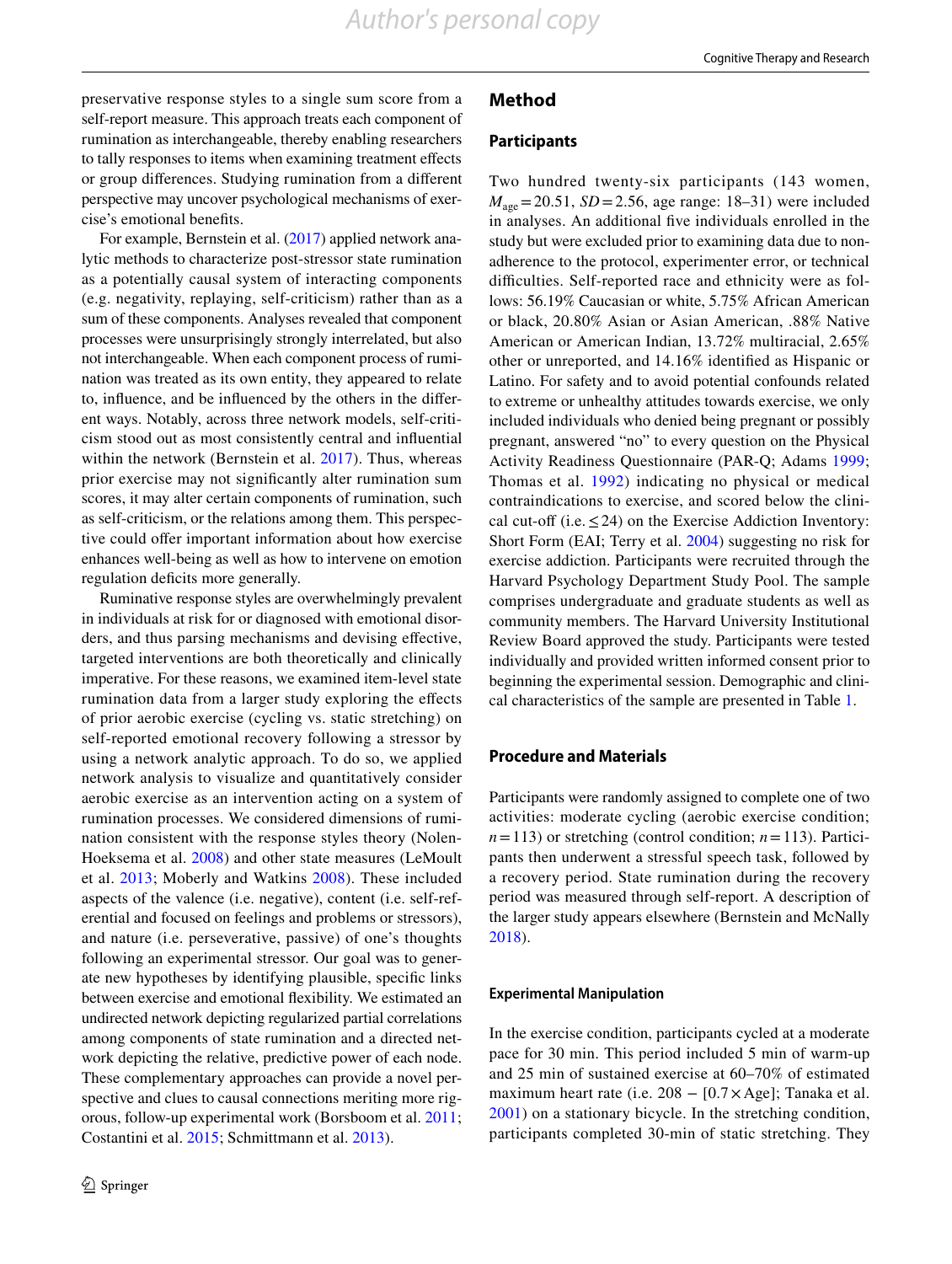#### Cognitive Therapy and Research

#### <span id="page-2-0"></span>**Table 1** Demographic and clinical characteristics of the sample

| Measure                | Whole sample    | Cycling         | Stretching       | Difference                 |
|------------------------|-----------------|-----------------|------------------|----------------------------|
|                        | $N(\%)$         |                 |                  |                            |
| Gender                 |                 |                 |                  | $X^2 = 2.30, p = .13$      |
| Female                 | 143 (63.27)     | 66 (58.41)      | 77(68.14)        |                            |
| Male                   | 83 (36.73)      | 47 (41.59)      | 36 (31.86)       |                            |
| Ethnicity              |                 |                 |                  | $X^2 = 0.0, p = 1.0$       |
| Hispanic/Latino        | 32(14.16)       | 16(14.16)       | 16(14.16)        |                            |
| Not Hispanic/Latino    | 184 (81.42)     | 92 (81.42)      | 92 (81.42)       |                            |
| Unknown/not reported   | 10(4.42)        | 5(4.42)         | 5(4.42)          |                            |
| Race                   |                 |                 |                  | $X^2 = 4.50, p = .61$      |
| Asian/Asian American   | 47 (20.80)      | 26(23.01)       | 21 (18.58)       |                            |
| Black/African American | 13 (5.75)       | 4(3.54)         | 9(7.96)          |                            |
| Native American        | 2(.88)          | 2(1.77)         | 0(.00)           |                            |
| White/Caucasian        | 127 (56.19)     | 63 (55.75)      | 64 (56.64)       |                            |
| Multiracial            | 31 (13.72)      | 15 (13.27)      | 16(14.16)        |                            |
| Other/not reported     | 6(2.65)         | 3(2.65)         | 3(2.65)          |                            |
|                        | M(SD)           |                 |                  |                            |
| Age                    | 20.51 (2.58)    | 20.27(2.24)     | 20.74 (2.87)     | $F(1,224) = 1.88, p = .17$ |
| DASS-depression        | 6.60(7.19)      | 6.04(7.40)      | 7.17(6.96)       | $F(1,224) = 1.40, p = .24$ |
| DASS-anxiety           | 5.04(5.00)      | 4.74(4.70)      | 5.33(5.28)       | $F(1,224) = .77, p = .38$  |
| DASS-stress            | 11.28 (7.90)    | 10.73(7.80)     | 11.84 (7.99)     | $F(1,224) = 1.13, p = .29$ |
| <b>RRS</b>             | 44.26 (12.31)   | 43.73 (12.62)   | 44.79 (12.02)    | $F(1,224) = .41, p = .52$  |
| SRQ                    | 117.10 (104.52) | 130.42 (105.36) | 103.60 (1.02.36) | $F(1,222) = 3.73, p = .05$ |

*DASS* Depression Anxiety and Stress Scales-21 item, *RRS* Rumination Responses Scale, *SRQ* State Rumination Questionnaire

were periodically provided with guided stretches to complete. A Polar monitor, worn around the chest, continuously recorded heart rate in both conditions. The experimenter also monitored adherence.

#### **Stressor**

Participants completed a stressful speech task based on the Trier Social Stress Test (Kirschaum et al. [1993](#page-7-13)). Participants were instructed to imagine that they had been invited to interview for a prestigious fellowship. They were given 5 min to prepare and then delivered a 5-min speech with the topic: why you are a good friend. Participants were not allowed any notes while speaking. The experimenter watched their performance but provided no feedback. Participants then sat alone for 5 min.

## **State Rumination**

Consistent with Bernstein et al. ([2017](#page-7-7)), we analyzed five items from a modified State Rumination Questionnaire (SRQ) to capture rumination during the 5-min after the speech task (LeMoult et al. [2013](#page-7-8)). This measure was administered once at the end of the 5-min recovery period. Items included how much they had been thinking about their performance (perseveration), how negative their thoughts were (negativity), how much they had been criticizing themselves (self-criticism), how much they thought about their negative emotional experience (brooding), and to what extent they replayed parts of what happened in their mind (replaying). Answers were indicated on a visual analog scale from 1 to 100. Higher ratings indicate more rumination (e.g. more negativity). This measure had good internal consistency, Cronbach's alpha=.87. Independent sample *t* tests, using Benjamini–Hochberg procedure to adjust for multiple comparisons, revealed no group differences (cycling vs. stretching) in total sum scores or responses to any individual items, *p*s>.05.

## **Network Estimation and Visualization**

Using the R package *qgraph* (Epskamp et al. [2012](#page-7-14)), we computed two types of networks to examine how the interrelationships among items from the SRQ could differ between individuals who had previously stretched and those who had previously cycled. These graphs have three principal features: nodes (i.e. variables or SRQ items), edges (i.e. pairwise connections between nodes), and location. Generally,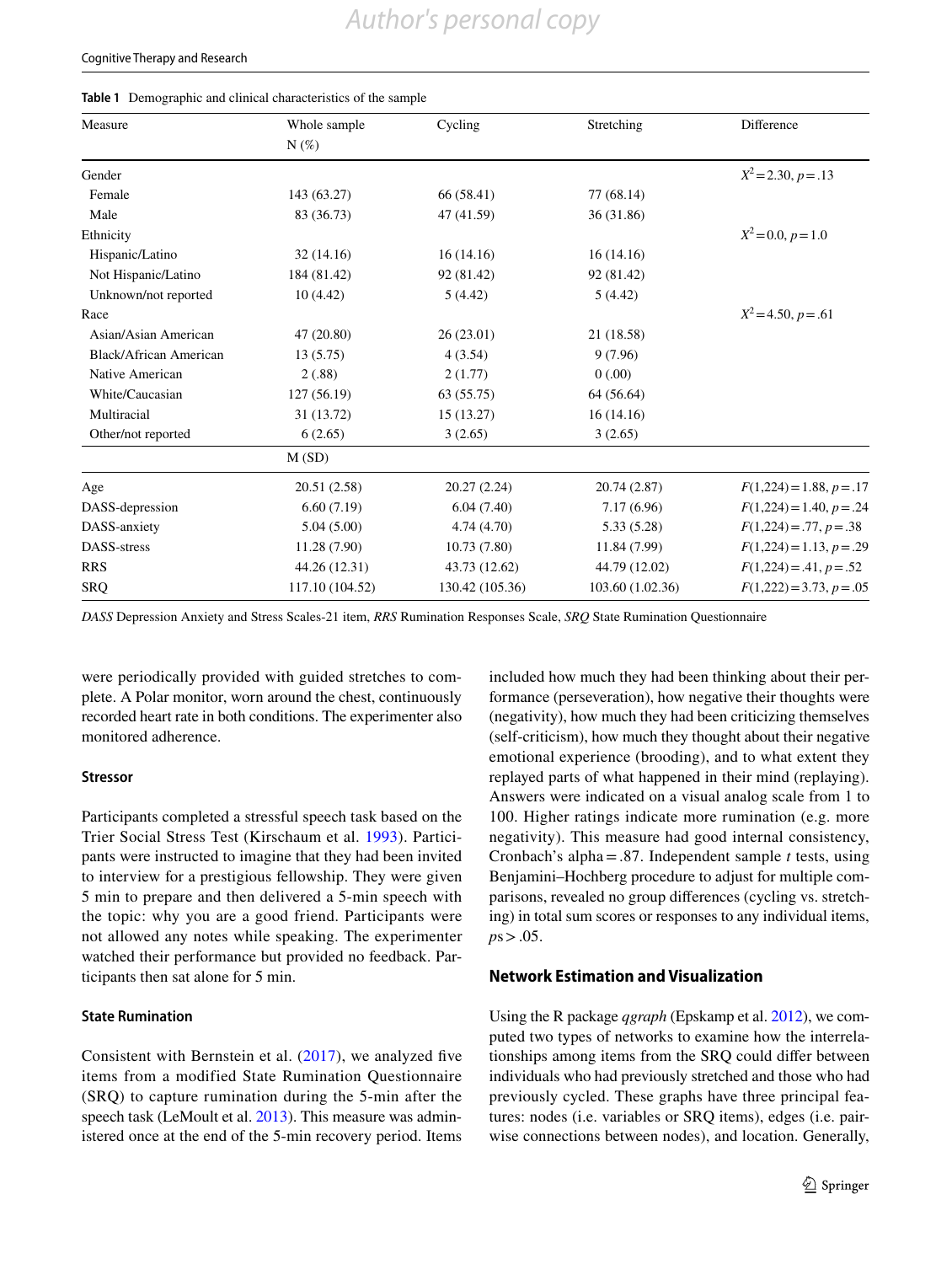nodes are positioned to visually represent the relative strength of their connections. Two nodes depicted closer together are more strongly connected and nodes depicted nearer to the center of the graph have stronger connections overall (Fruchterman and Reingold [1991](#page-7-15)). We computed two different models, each estimating edges and the importance of nodes in different ways. Multiple perspectives on the data allow us to be more confident in emerging hypotheses should a certain pattern hold across methods. Three data points were missing in the stretching group dataset; therefore, we used pairwise complete observations to estimate our models. We ran the following analyses on each group (stretching vs. cycling) separately. Although the sample size is modest for network analyses, the present models are importantly low-dimensional (i.e. few nodes relative to the number of participants), as recommended (e.g. Bernstein et al. [2017](#page-7-7)).

#### **Graphical LASSO Networks**

The first was a Graphical Gaussian Model (GGM) depicting associations among nodes, controlling for the effects of all other nodes (Epskamp and Fried [2018](#page-7-16)). Because variables were not normally distributed, we used the nonparanormal transformation in the R package *huge* (Jiang et al. [2019](#page-7-17)). We present GGMs that were regularized via the graphical LASSO (Least Absolute Shrinkage and Selection Operator). Trivially small associations from the original models, potential false positives, disappear from the graph and remaining edges depict regularized partial correlations that further limit spurious associations (Friedman et al. [2011](#page-7-18)). The *qgraph* package (Epskamp et al. [2012\)](#page-7-14) also automatically implements an extended Bayesian Information Criterion (EBIC) model selection procedure (Foygel and Drton [2011](#page-7-19)). In this procedure, 100 models with varying degrees of sparsity are estimated; a final model is selected according to the lowest EBIC value, given a certain hyperparameter gamma (γ) controlling the balance between specificity (possibly excluding true edges, but eliminating false ones) and sensitivity (retaining true edges, but possibly false ones also). We set  $\gamma$  to 0.5 to favor a sparser model and thus minimizing the likelihood of "false alarm" edges. All edges in our models were positive. Thicker edges denote larger partial correlations. We adjusted the two layouts to be similar to ease visual comparisons.

For each graphical LASSO network, we also computed strength centrality indices (Boccaletti et al. [2006;](#page-7-20) Freeman [1978](#page-7-21)/1979) via *qgraph*. These metrics quantify the importance of each node within the overall network. Node strength is the sum of the edge weights incident on a given node, thus higher values indicate greater centrality and thus greater importance in the network. Plots depict the normalized (*z*-scored) strength centrality values for each node.

#### **Relative Importance Networks**

We used the R package *relaimpo* (Grömping [2006\)](#page-7-22) to compute the second model, a relative importance network, which estimates edges as the contribution each node makes to  $\mathbb{R}^2$ after controlling for multicollinearity (Heeren and McNally [2016;](#page-7-23) McNally et al. [2015](#page-8-10); Robinaugh et al. [2014\)](#page-8-11). Edges are thus again weighted, but also directed, representing predictive directionality with arrows. A relative importance metric (*lmg*), ranging from 0 to 1, is computed for each possible edge (Grömping [2006](#page-7-22); Johnson and LeBreton [2004](#page-7-24)). Thicker edges denote larger *lmg* values. We again adjusted the two layouts to be similar to ease visual comparisons.

For the two directed networks, strength centrality indices were divided into in-strength and out-strength. In-strength denotes the sum of edges weights arriving at a given node; nodes with high in-strength are those most influenced by all other nodes in the network. Out-strength denotes the sum of edge weights originating from a given node; nodes with high out-strength are the strongest predictors in the network.

## **Results**

Figure [1](#page-4-0) includes the graphical LASSO networks and strength centrality plots for the stretching and cycling groups, respectively. Changes to the role of self-criticism seem most prominent. Whereas the negativity—brooding  $(r_{\text{stretching}} = .39, r_{\text{cyclic}} = .58)$  and perseveration—replaying  $(r_{\text{stretching}} = .26, r_{\text{cyclic}} = .35)$  connections remain some of the strongest in both networks, self-criticism—negativity  $(r_{\text{stretching}} = .31, r_{\text{cveling}} = .24)$ , self-criticism—brooding  $(r<sub>stretching</sub> = .22, r<sub>cycling</sub> = .15)$ , self-criticism—replaying  $(r<sub>stretching</sub> = .29, r<sub>cycling</sub> = .20)$  and self-criticism—perseveration ( $r_{\text{stretching}}$ =.31,  $r_{\text{cyclic}}$ =.28) connections decrease. Such changes are echoed in the strength centrality estimates. In the stretching group, self-criticism is the strongest nodes in the network. However, in the cycling group, it falls to third.

With the *R* package *bootnet* (Epskamp et al. [2018\)](#page-7-25), we bootstrapped confidence regions of the edge weights by using a non-parametric approach and sampling data with 1000 replacements to estimate the accuracy of the networks. The edges were reasonably stable and 70% of edges in the stretching network and 40% of the edges in the cycling network exhibited values greater than zero. See Figure S1 in Supplemental Materials. We also used a subset bootstrap procedure in the *R* package *bootnet* (Epskamp et al. [2018](#page-7-25)) to examine the stability of strength centrality indices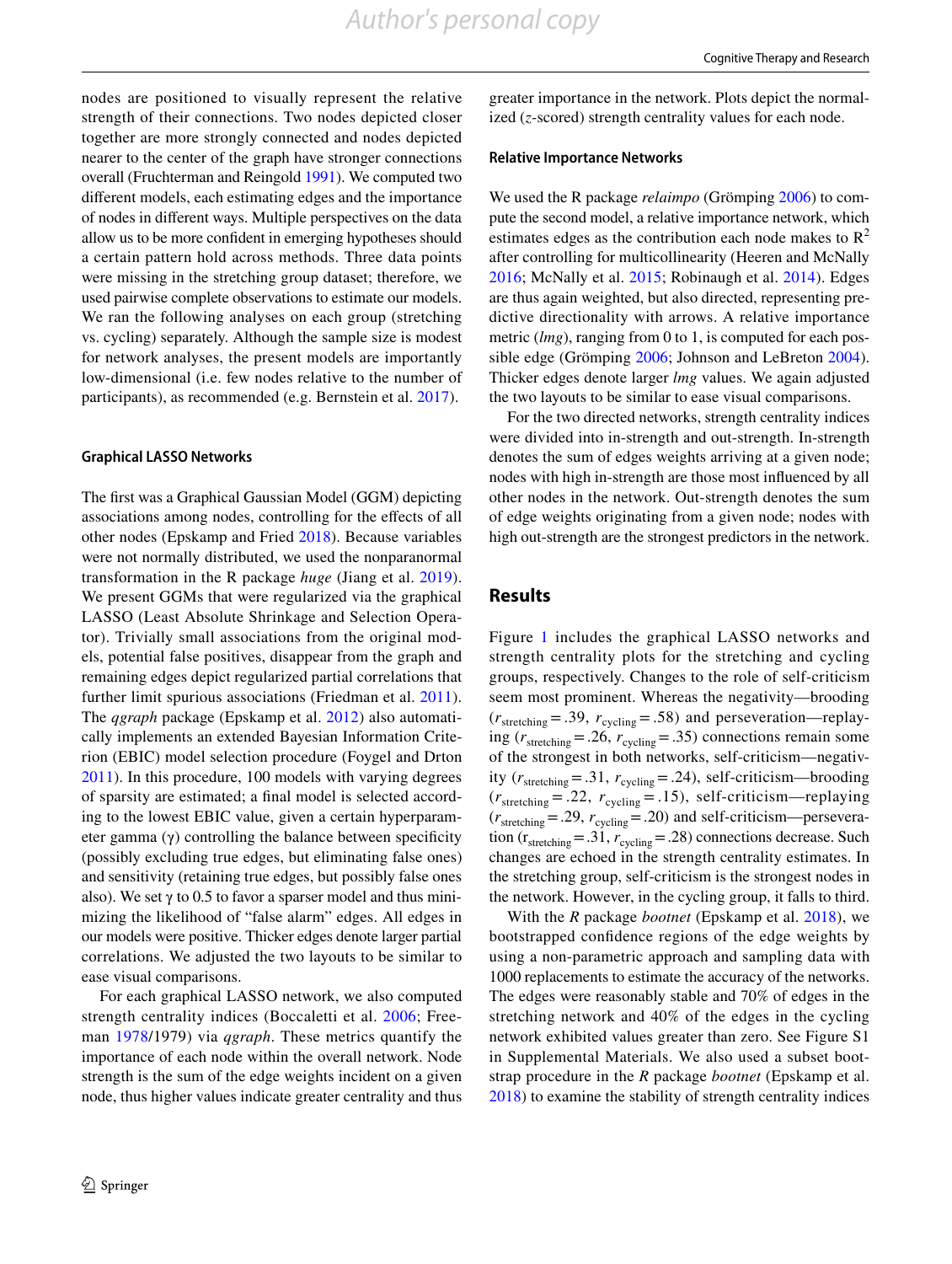# *Author's personal copy*

<span id="page-4-0"></span>**Fig. 1** Graphical LASSO networks and strength centrality plots. *Note*. Edge weights reflect relative strength of associations (all positive). Plots show strength centrality, or the sum of the edge weights connecting a given node to other nodes. Persev=perseveration or "How much have you been thinking about your performance?". Neg=negativity or "How negative have your thoughts been?". Critic=self-criticism or "How much have you criticized yourself about your performance?". Brood=brooding or "How much have you thought about how upset you felt?". Replay=replaying or "To what extent did you replay parts of what happened in your mind?"



(Costenbader and Valente [2003](#page-7-26)). In this procedure, strength centrality metrics are repeatedly correlated with new metrics calculated from an increasingly small subsample of participants (1000 person-dropping bootstraps). If correlation values decline substantially as participants are removed, centrality estimates are deemed insufficiently stable. Correlations remained large  $(> .50)$  with up to roughly a quarter of the sample removed. See Figure S2 in Supplemental Materials.

Figure [2](#page-5-0) depicts the relative importance networks and strength centrality plots for the stretching and cycling groups. The overall structure of the network appears preserved between the two groups. Although in-strength estimates remain unchanged between the two groups, it is the drop in out-strength of self-criticism that seems to differentiate the networks. For example, in the stretching condition, self-criticism strongly predicted brooding (*lmg*=.31), negativity (*lmg*=.34), perseveration (*lmg*=.37), and replaying (*lmg*=.39). In the cycling condition, the edge from self-criticism is weakened for brooding (*lmg*= .21), negativity (*lmg*=.24), perseveration (*lmg*=.32), and replaying (*lmg*=.26). Similar to the Graphical LASSO, negativity had the highest in-strength and out-strength values in the network. We also bootstrapped confidence regions of the directed edge weights with the *R* package *bootnet* (Epskamp et al. [2018](#page-7-25)) by using a non-parametric approach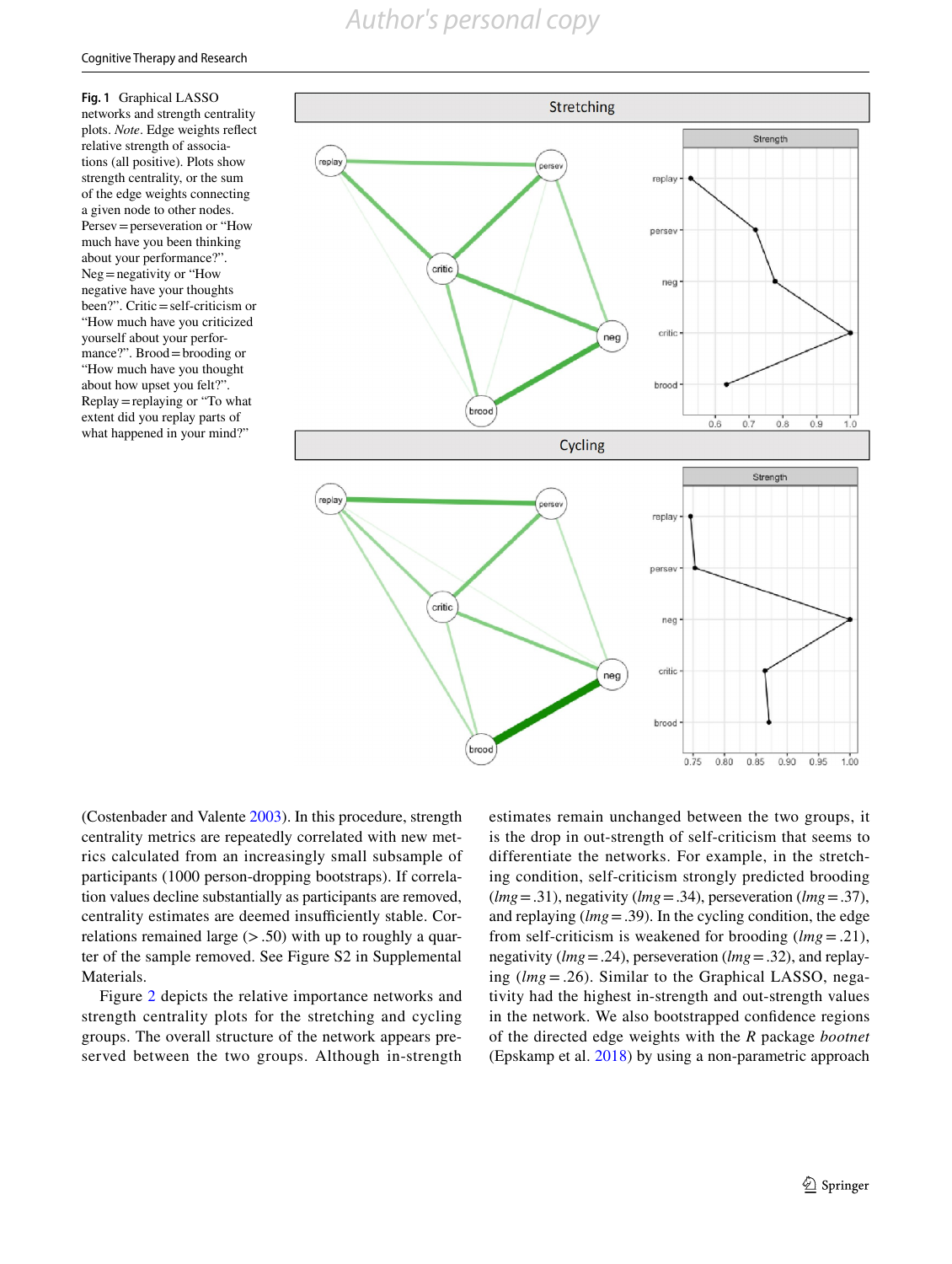*Author's personal copy*

<span id="page-5-0"></span>**Fig. 2** Relative importance graphs and strength centrality plots. *Note*. Relative importance networks in which edge weights reflect relative contribution the predictor makes to  $\mathbb{R}^2$ and arrows denote predictive directionality. Centrality plots: In-strength=sum of the directed edge weights originating from other nodes and ending at a given node. Out-strength=sum of the directed edge weights originating from a given node and ending at other nodes. Persev=perseveration or "How much have you been thinking about your performance?". Neg=negativity or "How negative have your thoughts been?". Critic=self-criticism or "How much have you criticized yourself about your performance?". Brood=brooding or "How much have you thought about how upset you felt?". Replay=replaying or "To what extent did you replay parts of what happened in your mind?"



and sampling data with 1000 replacements. All edges were stable. See Figure S3 in Supplemental Materials.<sup>[1](#page-5-1)</sup>

## **Discussion**

We used network analytic approaches to explore new questions as to how exercise affects emotion regulation and consequently emotional well-being. Whereas traditional reports of rumination after the speech task, i.e. sum scores, did not differ between the stretching and cycling groups, networks visualizing the state rumination items lead to two hypotheses about exercise's effect on rumination. Encouragingly, the graphical LASSO and relative importance networks, which have complementary strengths, limitations, and assumptions, converged in the following patterns. This bolsters our confidence that results from this preliminary study merit further investigation.

Apparent changes to the role of self-criticism within the networks between the stretching and cycling groups stood out. It is not that participants in the cycling group necessarily reported less self-criticism overall than those in the stretching group. Rather, there appear to be changes in how self-criticism relates to other component processes. For example, whereas brooding—negativity and perseveration replay remained two of the strongest, most stable edges across both networks, criticism—replaying and criticism brooding dropped in strength and stability in the cycling network. Self-criticism was highly influential in the stretching graphical LASSO and relative importance networks, evinced by its high strength centrality in the former and high outstrength centrality in the latter. This is consistent with prior network analyses of these state rumination items (Bernstein et al. [2017](#page-7-7)) and suggests that the degree to which individuals criticize themselves may activate or maintain other processes (e.g. brooding) and the larger rumination network.

<span id="page-5-1"></span><sup>&</sup>lt;sup>1</sup> As a final exploratory analysis, we employed a novel approach in which condition was included as a dichotomous node within the network (e.g., Blanken et al. [2019;](#page-7-27) Kraft et al. [2019\)](#page-7-28). Results revealed that condition did not share a statistically significant edge with any rumination node, suggesting that group assignment did not affect the level of any given rumination component. Self-criticism remained the most central node in this updated model. Note that this new analytic approach was developed to examine treatment effects across time, rather than between group differences at single time points as was done in the present paradigm. This approach may be more appropriate for examining the existence and course of longitudinal effects of exercise as an intervention for rumination.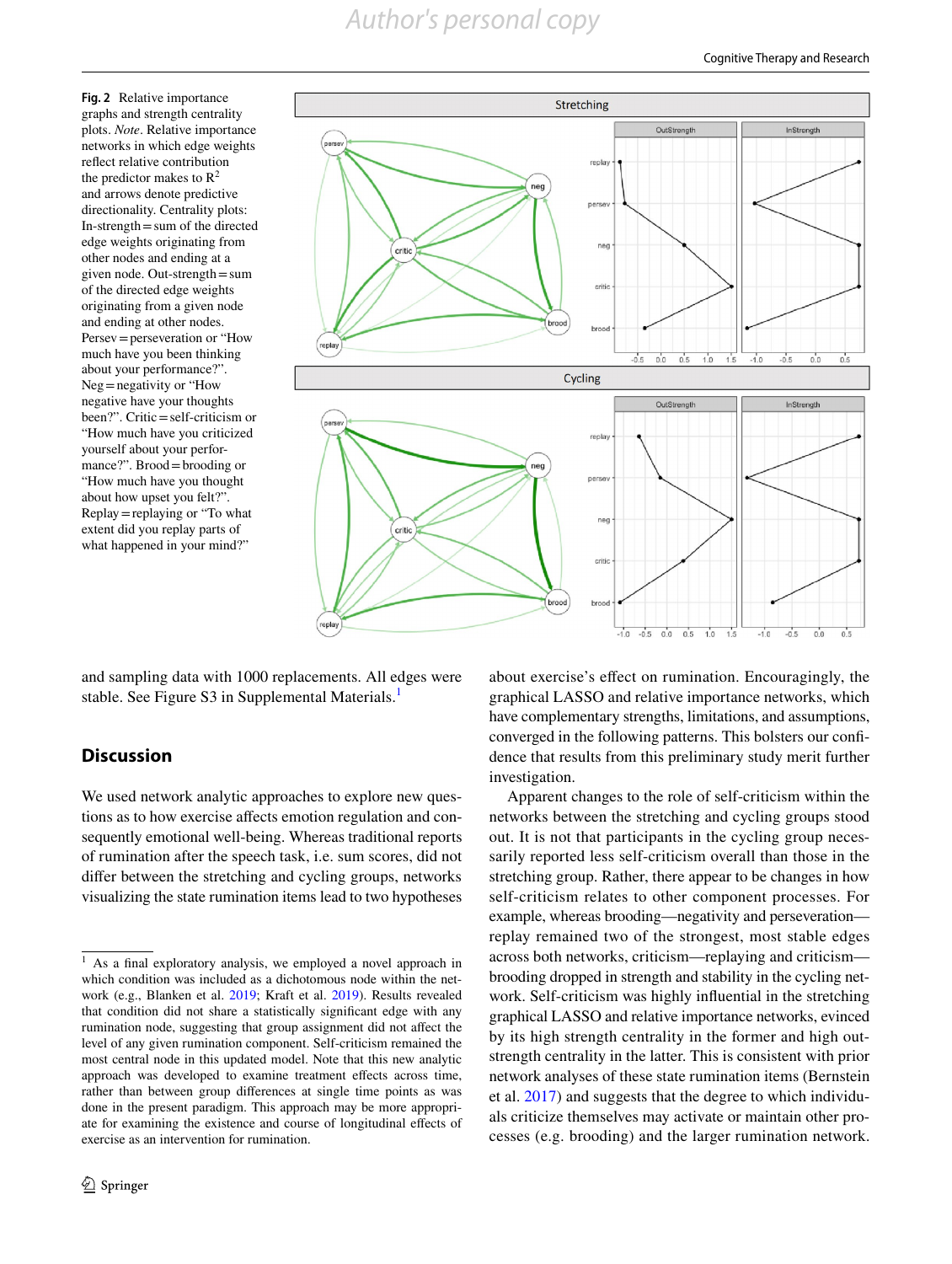High out-strength is frequently interpreted to mean that a node could be a promising target for intervention (McNally [2016](#page-8-12)). If it is confirmed that such a node is a driving force, lessening it could deactivate other nodes and beneficially weaken the network. The present data supports this hypothesis. Though cross-sectional and therefore unable to confirm causal connections, our data suggest that acute aerobic exercise could have weakened the self-criticism node; it is plausible that this, at least in part, hastened emotional recovery from the stressor relative to the stretching control condition. In this way, measuring the content of a rumination bout (e.g. degree of self-criticism) may be particularly important when studying or intervening on this response style.

Our study has limitations. Most importantly, it was not designed for network analyses and therefore was insufficiently powered to do a formal network comparison test (Van Borkulo et al. [2015\)](#page-8-13). Observed differences in global strength, individual edges, or patterns between the networks should thus be treated as hypotheses to be tested. A replication with many more participants would be required to confirm the statistical significance of the observed differences. Furthermore, time series data would also us to examine the hypothesized causal and temporal connections between nodes. Second, participants in this study were not selected for clinical symptoms, thus severe levels of rumination are likely underrepresented. However, the sample was heterogeneous, with 32.30% of participants reporting at least moderate symptoms of depression, 42.48% at least moderate symptoms of anxiety, and 57.86% at least moderate symptoms of stress on the Depression Anxiety Stress Scales, 21-item (DASS-21; Lovibond and Lovibond [1995\)](#page-7-29). Furthermore, rumination is also not unique to clinical populations and is a general risk factor for emotional disorders (McLaughlin and Nolen-Hoeksema [2011](#page-7-30)); thus, examining this problematic response style at varying levels of severity is worthwhile. Still, replicating results in an explicitly clinical sample, or exploring differences therein, is a necessary extension of this work. In addition, the present study compares cycling to stretching as its control condition. However, stretching may also affect network structure, and different results could emerge with other forms of physical activity. Thus, a replication including an inactive control condition and varying physical activities would also help to clarify results. Finally, statistical tools—including network analyses—only consider variables that are included in a given model. Although parsimonious graphs, like those presented here, are helpful for interpretation and hypothesis generation, it is always possible that critical other variables were omitted. Thus, the inclusion of additional, important variables (e.g. behavioral tasks, symptoms) could further improve our understanding of rumination and its consequences.

Overall, results from this exploratory study highlight a potential pathway through which even a single session of exercise affords emotional benefits. This novel perspective merits further experimental exploration and supports claims that exercise bolsters emotion regulation and thus emotional resilience or flexibility, rather than simply elevating mood or preventing the occurrence negative emotional shifts. Future work should explore mechanisms to account for these effects. For example, aerobic exercise training can hasten physiological recovery from stress, lessen HPA axis reactivity, and increase production of brain-derived neurotrophic factor (e.g. Puterman et al. [2011;](#page-8-2) Szuhany et al. [2015](#page-8-14)); such biological changes could increase resilience and create a buffer against prolonged emotional stress. Effects could also have more psychological bases as well. For example, aerobic exercise may be related to more mindful or acceptance-oriented mindsets and balanced appraisals (e.g. Mothes et al. [2014;](#page-8-15) Ulmer et al. [2010](#page-8-16)). Thus, ruminative thoughts could have been slowed down in the cycling group or contrasted with other less critical appraisals of the situation, and self-critical thoughts could have had less of an impact on participants relative to the stretching group. Relatedly, accomplishing a challenging task, such as cycling, could induce feelings of mastery or heightened self-esteem that prevent self-critical thoughts about the speech task from spiraling or inducing other ruminative processes.

Findings also reiterate prior assertions that although strongly related, components forming the rumination construct are not interchangeable. Rumination may be a helpful term for summarizing a person's general response style, but it may be less useful than its parts when studying mechanisms or interventions (cf. Fried and Nesse [2015](#page-7-31); Fried et al. [2014\)](#page-7-32). A single sum score occluded what could be meaningful differences in rumination following aerobic exercise. This work highlights how the network approach can be used to generate and test new hypotheses for experimental and intervention research. These visualizations can help to identify plausible causal structures within a system of emotions, symptoms, or processes, and point to nodes that when targeted may produce broad beneficial, clinical changes.

**Acknowledgements** We thank Isabel Alexander, Sabrina Bell, Antonia Bruehl, Mikaela Carter, Stephanie Ferrarie, Gregory Gozzo, Danielle Krzyszczyk, Olivia Losiewicz, Marieke Meier, Micaela Rodriguez, Calvin Stewart, Sophia Yanis, and Hannah Zarzecki for their assistance.

**Funding** This project was supported by the Gordon W. Allport Memorial Fund Research Grant from Harvard University.

**Data Availability** Data are available from the corresponding author on reasonable request.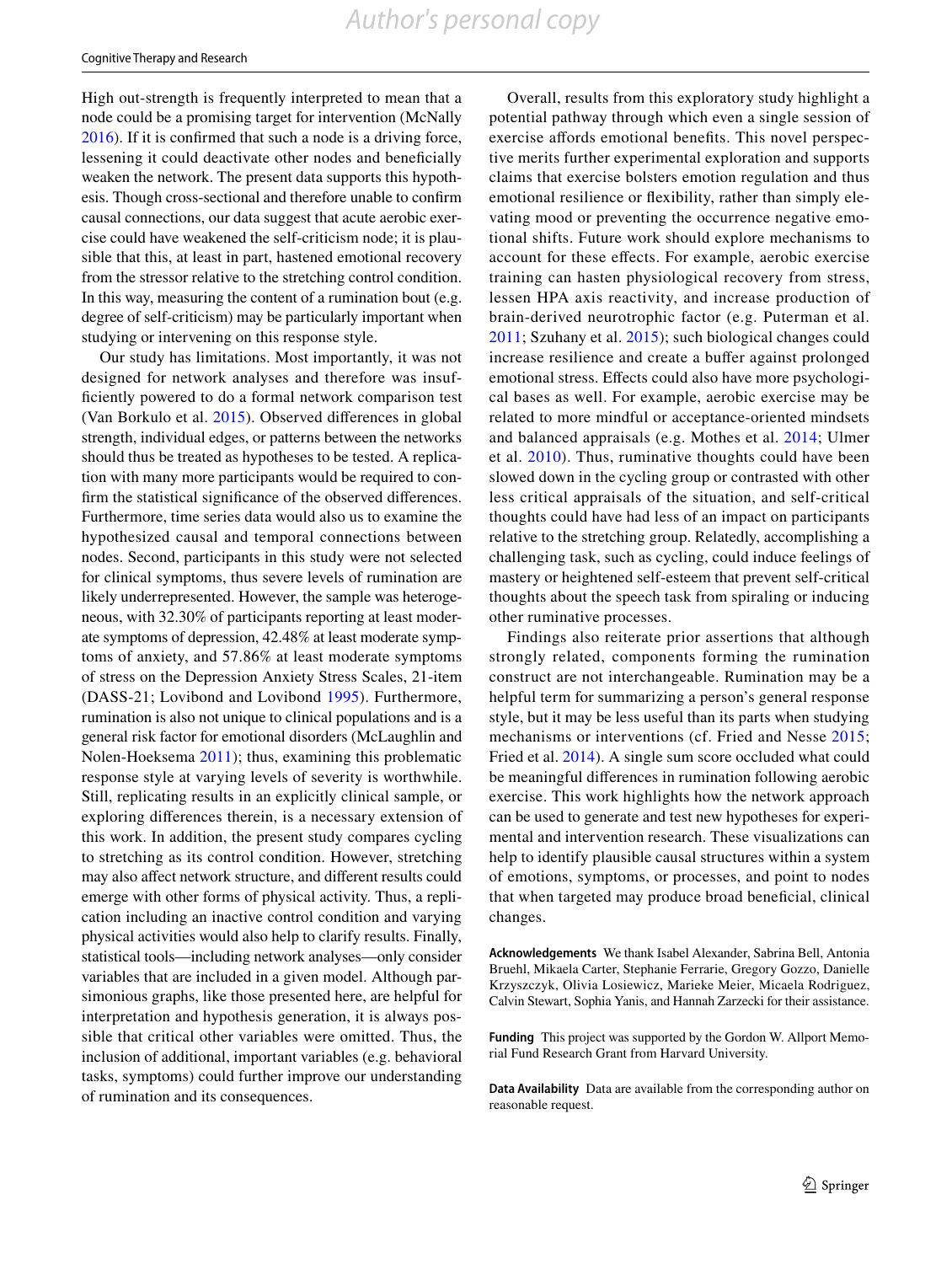### **Compliance with Ethical Standards**

**Conflict of Interest** Author Emily E. Bernstein, Author Alexandre Heeren, and Author Richard J. McNally declare that they have no conflicts of interest.

**Ethical Approval** All procedures performed were in accordance with the ethical standards of Harvard University's Committee on the Use of Human Subjects and with the 1964 Helsinki declaration and its later amendments or comparable ethical standards.

**Informed Consent** Informed consent was obtained from all individual participants included in the study.

**Animal Rights Statements** No animal studies were carried out by the authors for this article.

## **References**

- <span id="page-7-11"></span>Adams, R. (1999). Revised Physical Activity Readiness Questionnaire. *Canadian Family Physician Médecin de Famille Canadien, 45,* 1004–1005.
- <span id="page-7-7"></span>Bernstein, E. E., Heeren, A., & McNally, R. J. (2017). Unpacking rumination and executive control: A network perspective. *Clinical Psychological Science, 5,* 816–826.
- <span id="page-7-4"></span>Bernstein, E. E., & McNally, R. J. (2016). Acute aerobic exercise buffers against negative affect. *Cognition and Emotion, 31,* 834–843.
- <span id="page-7-5"></span>Bernstein, E. E., & McNally, R. J. (2017). Acute aerobic exercise hastens emotional recovery from a subsequent stressor. *Health Psychology, 36,* 560–567.
- <span id="page-7-12"></span>Bernstein, E. E., & McNally, R. J. (2018). Exercise as a buffer against difficulties with emotion regulation: A pathway to emotional wellbeing. *Behaviour Research and Therapy, 109,* 29–36.
- <span id="page-7-27"></span>Blanken, T. F., Van Der Zweerde, T., Van Straten, A., Van Someren, E., Borsboom, D., & Lancee, J. (2019). Introducing network intervention analysis to investigate sequential, symptom-specific treatment effects: A demonstration in co-occurring insomnia and depression. *Psychotherapy and Psychosomatics, 88,* 52–54.
- <span id="page-7-20"></span>Boccaletti, S., Latora, V., Moreno, Y., Chavez, M., & Hwang, D. U. (2006). Complex networks: Structure and dynamics. *Physics Reports, 424,* 175–308.
- <span id="page-7-9"></span>Borsboom, D., Cramer, A. O. J., Schmittmann, V. D., Epskamp, S., & Waldorp, L. J. (2011). The small world of psychopathology. *PLoS ONE, 6,* e27407.
- <span id="page-7-10"></span>Costantini, G., Epskamp, S., Borsboom, D., Perugini, M., Mõttus, R., Waldorp, L. J., et al. (2015). State of the aRt personality research: A tutorial on network analysis of personality data in R. *Journal of Research in Personality, 54,* 13–29.
- <span id="page-7-26"></span>Costenbader, E., & Valente, T. W. (2003). The stability of centrality measures when networks are sampled. *Social Networks, 25,* 283–307.
- <span id="page-7-25"></span>Epskamp, S., Borsboom, D., & Fried, E. I. (2018). Estimating psychological networks and their accuracy: A tutorial paper. *Behavior Research Methods, 50,* 195–212.
- <span id="page-7-14"></span>Epskamp, S., Cramer, A. O. J., Waldorp, L. J., Schmittmann, V. D., & Borsboom, D. (2012). qgraph: Network visualizations of relationships in psychometric data. *Journal of Statistical Software, 48,* 1–18.
- <span id="page-7-16"></span>Epskamp, S., & Fried, E. I. (2018). A tutorial on regularized partial correlation networks. *Psychological Methods, 23,* 617–634.
- <span id="page-7-3"></span>Flueckiger, L., Lieb, R., Meyer, A. H., Witthauer, C., & Mata, J. (2016). The importance of physical activity and sleep for affect

on stressful days: Two intensive longitudinal studies. *Emotion, 16,* 488–497.

- <span id="page-7-19"></span>Foygel, R., & Drton, M. (2011). Bayesian model choice and information criteria in sparse generalized linear models, pp. 1–37. [arXiv:1112.5635](http://arxiv.org/abs/1112.5635).
- <span id="page-7-21"></span>Freeman, L. C. (1978). Centrality in social networks conceptual clarification. *Social Networks, 1,* 215–239.
- <span id="page-7-31"></span>Fried, E. I., & Nesse, R. M. (2015). Depression sum-scores don't add up: Why analyzing specific depression symptoms is essential. *BMC Medicine*, *13*, 72.
- <span id="page-7-32"></span>Fried, E. I., Nesse, R. M., Zivin, K., Guille, C., & Sen, S. (2014). Depression is more than the sum score of its parts: Individual DSM symptoms have different risk factors. *Psychological Medicine*, *44*(10), 2067–2076.
- <span id="page-7-18"></span>Friedman, J., Hastie, T., & Tibshirani, R. (2011). *glasso: Graphical lasso-estimation of Gaussian graphical models*. R package version 1.8.
- <span id="page-7-15"></span>Fruchterman, T., & Reingold, E. (1991). Graph drawing by force directed placement. *Software: Practice and Experience, 21,* 1129–1164.
- <span id="page-7-0"></span>Goodwin, R. D. (2003). Association between physical activity and mental disorders among adults in the United States. *Preventive Medicine, 36,* 698–703.
- <span id="page-7-22"></span>Grömping, U. (2006). Relative importance for linear regression in R: The package relaimpo. *Journal of Statistical Software, 17,* 139–147.
- <span id="page-7-1"></span>Harvey, S. B., Hotopf, M., Overland, S., & Mykletun, A. (2010). Physical activity and common mental disorders. *British Journal of Psychiatry, 197,* 357–364.
- <span id="page-7-2"></span>Harvey, S. B., Øverland, S., Hatch, S. L., Wessely, S., Mykletun, A., & Hotopf, M. (2017). Exercise and the prevention of depression: Results of the HUNT Cohort Study. *American Journal of Psychiatry, 175,* 28–36.
- <span id="page-7-23"></span>Heeren, A., & McNally, R. J. (2016). An integrative network approach to social anxiety disorder: The complex dynamic interplay among attentional bias for threat, attentional control, and symptoms. *Journal of Anxiety Disorders, 42,* 95–104.
- <span id="page-7-17"></span>Jiang, H., Fei, X., Liu, H., Roeder, K., Lafferty, J., Wasserman, L., et al. (2019). *huge: High-dimensional undirected graph estimation*. R package version 1.3.2.
- <span id="page-7-24"></span>Johnson, J. W., & LeBreton, J. M. (2004). History and use of relative importance indices in organizational research. *Organizational Research Methods, 7,* 238–257.
- <span id="page-7-13"></span>Kirschaum, C., Pirke, K. M., & Hellhammer, D. H. (1993). The "Trier Social Stress Test"—a tool for investigating psychobiological stress responses in a laboratory setting. *Neuropsychobiology, 28,* 76–81.
- <span id="page-7-28"></span>Kraft, B., Jonassen, R., Heeren, A., Harmer, C., Stiles, T., & Landrø, N. I. (2019). Attention bias modification in remitted depression is associated with increased interest and leads to reduced adverse impact of anxiety symptoms and negative cognition. *Clinical Psychological Science, 7,* 530–544.
- <span id="page-7-8"></span>LeMoult, J., Arditte, K. A., D'Avanzato, C., & Joormann, J. (2013). State rumination: Associations with emotional stress reactivity and attention biases. *Journal of Experimental Psychopathology, 4,* 471–484.
- <span id="page-7-29"></span>Lovibond, S. H., & Lovibond, P. F. (1995). Manual for the Depression Anxiety Stress Scales. *Psychology Foundation of Australia* (Vol. 56).
- <span id="page-7-6"></span>Mata, J., Hogan, C. L., Joormann, J., Waugh, C. E., & Gotlib, I. H. (2013). Acute exercise attenuates negative affect following repeated sad mood inductions in persons who have recovered from depression. *Journal of Abnormal Psychology, 122,* 45–50.
- <span id="page-7-30"></span>McLaughlin, K. A., & Nolen-Hoeksema, S. (2011). Rumination as a transdiagnostic factor in depression and anxiety. *Behaviour Research and Therapy, 49,* 186–193.